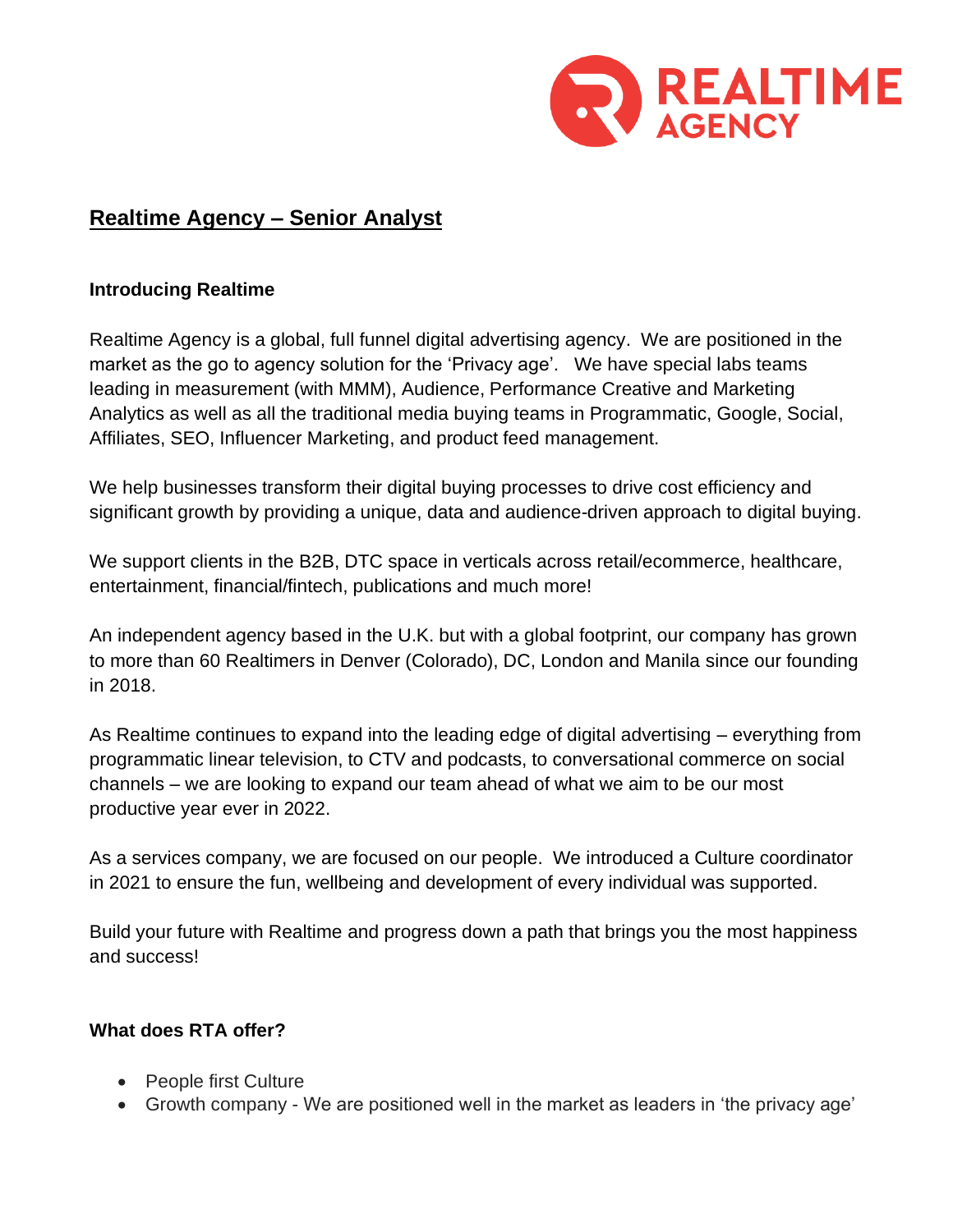

- Great culture in the last year we increased our staff happiness by 20%, we have a culture coordinator, team events, learning opportunities and trainings, company midyear kick off, individual awards, Class Pass and much more.
- We're a global company international work and travel opportunities
- Learn all digital programmatic, Google, Influencer, SEO, Affiliate marketing to really understand the full marketing mix – allowing you to go on and excel as a fully rounded digital leader
- Be in the mix of industry change and trends learn how we have pivoted into the privacy age and our plans for moving into next wave of web3.0 and Metaverse.
- Fast progression routes as the company continues to rapidly grow.
- An Excellent Bonus scheme!
- A fun, friendly working environment!

## **Who We're Looking For**

Realtimers are ambitious, data-driven, and hungry to test the limits of our advertising platforms while finding unique solutions to complex problems. As we expand our client roster, we are looking for highly motivated teammates to lead our client teams, manage campaign execution, and build relationships within some of the largest companies in the world.

We are looking for individuals that demonstrate a comprehensive knowledge of one or more advertising platforms, a strong understanding of how to build and execute campaigns, and an aptitude for working both internally with RTA's product teams as well as externally with clients.

#### **Senior Analyst Responsibilities**

• Design, manage and execute large-scale paid ads experience on Facebook/Instagram and Google campaigns - Google Adwords will include all their products such as Youtube, GDN, Gmail and Search.